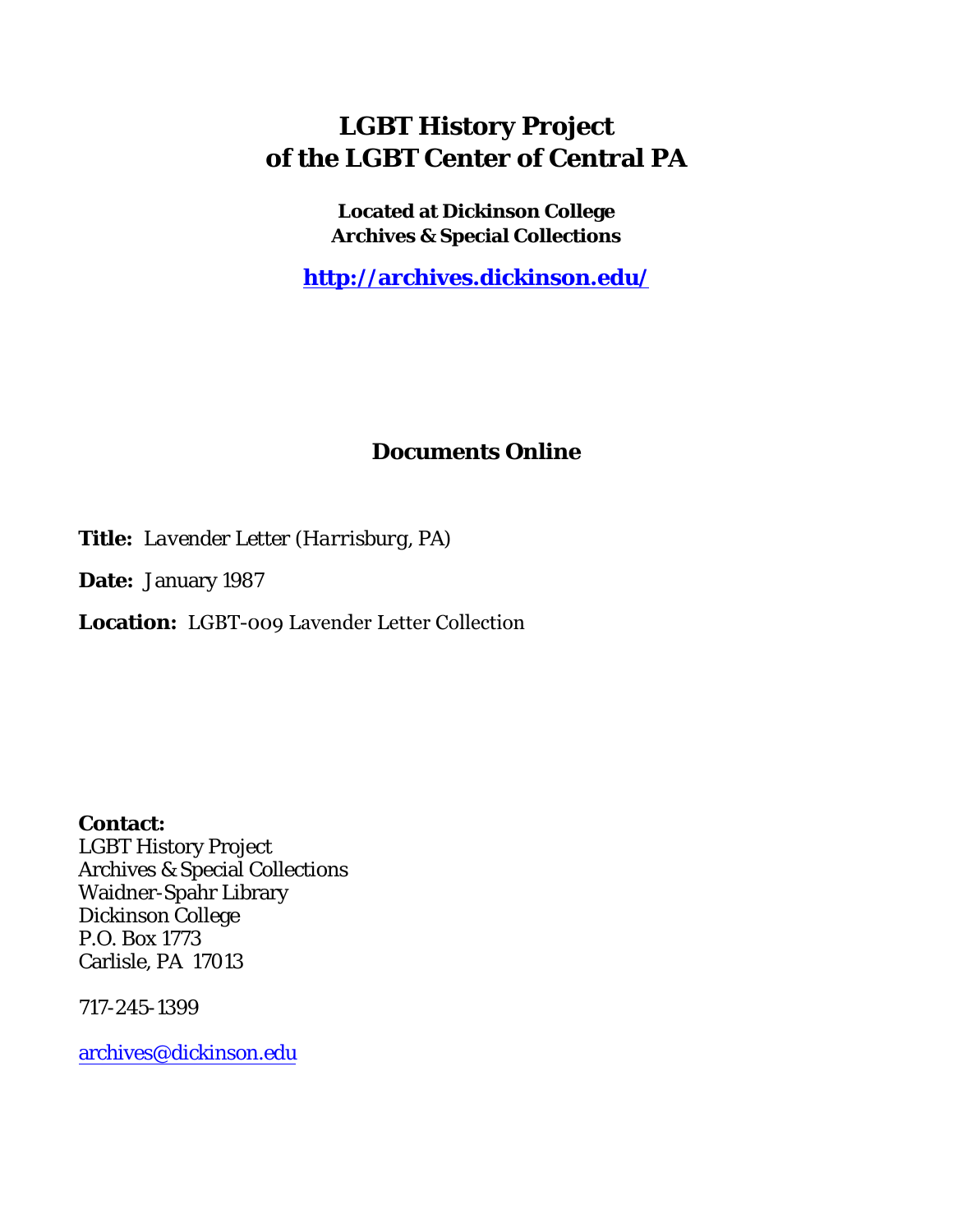Lavender Letter A CALENDAR OF EVENTS FOR AND BY LESBIAN WOMEN Volume 5, No. 1 IN CENTRAL PENNSYLVANIA January 1987 WISHING YOU.. SATURDAY, JANUARY 17 - 7:30PM...Lancaster Women's A JOYOUS, PRODUCTIVE, Potluck. Good food, good conversation. Call Helpline SPLENDED NEW YEAR........ for location. Wed. or Sunday - 6:30-9:30 at 397-0691. \*\*\*\*\*\*\*\*\*\*\*\*\*\*\*\*\*\*\*\*\*\* **<sup>397</sup>'0691'** ★★★★★★  $THURSDAY$ , JANUARY  $1 - 4-8$ PM...7th Day of Christmas. SATURDAY, JANUARY 17 - 9AM-9PM...Passages III, Aging Dignity sponsored party: 222 Herr St., Hbg. 238-5380. All Welcome. Conference for Lesbians of all ages. Workshops on: Aging, Spiritually coming out, loneliness, legal<br>issues and more. Dance, one-woman play and many Dance, one-woman play and many FRIDAY, JANUARY 2 - 8-llPM...8th Day of Christmas. new faces. Silver Spring Armory, 925 Wayne Ave., Dignity sponsored party in York. 234-5850 (Carolyn) Silver Spring, MD. \$6-\$7 at door. Write: GLOW, for directions. All welcome \* P.O. Box 75195-Dep. P, Wash. D.C. 20013 or Call (301) 493-4963. SATURDAY, JANUARY 3 - 8PM...9th Day of Christmas. ★★★★★★ Dignity sponsored party: 3005 Butler St. (Penbrook) Hbg. Basement entrance in rear. 234-2024. All ★ SATURDAY, JANUARY 17 - 9:30PM-1:30...Bobbi Carmitchell in concert at the Lancaster Dispensing Company. SUNDAY, JANUARY 4 - 7:30PM...MCC Worship Service, Friends Meeting House, 6th & Herr Sts., Hbg. SUNDAY, JANUARY 4 - 5PM...Dignity sponsored Mass. SATURDAY, JANUARY <sup>17</sup> -8PM-2AM...Jane Street Band is back! That wonderful dance band is playing a Winter 6PM - Pot Luck supper, 7:30 Program Dance Party at the Demi Club, Enola, off 944 W. to Lucust Friends Meeting House, 6th & Herr Sts., Hbg. St. All the beer and mixers you can drink.\$10 advance,<br>\$12 at door. Call 77h-7178 for tickets. \$12 at door. Call 774-7178 for tickets.<br>\*\*\*\*\*\*\*\*\*\*\*\*\*\*\*\*\*\*\*\*\*\*\*\*\*\*\* SUNDAY, JANUARY 4 - 7PM. . .MCC Worship Service, Unitarian Church of Lancaster, 538 W. Chestnut St. SUNDAY, JANUARY 4 - 5PM...10th Day of Christmas. \* SUNDAY, JANUARY 18 - 5:30PM...Dignity meeting for Dignity sponsored Mass. 6PM - Potluck. No dessert Mass at St. Patrick Cathedral, Hbg. Refreshments<br>afterwards at 1507 Green Street. Everyone welcome. please. Will share Epiphany Cake. 7PM - New afterwards at 1507 Green Street. Englands gift exchange. (\$5 gift). Friends Meeting 236-1081 for information. House, 6th & Herr Sts., Hbg. MONDAY, JANUARY 5 - 8-10PM...11th Day of Christmas.<br>Dignity sponsored party: 2215 Kensington Street, Hb SUNDAY, JANUARY 18- 7:30PM...MCC Worship Service. sponsored party: 2215 Kensington Street, Hbg. Friends Meeting House, 6th & Herr Sts., Hbg. (Near Berryhill). Bring one old recording to be played. 232-7298. All Welcome. TUESDAY, JANUARY 6 - 7:30-12...12th Day of Christmas. SUNDAY, JANUARY 18 - 7PM...MCC Worship Service, Unitarian Church of Lancaster, 538 W. Chestnut St. Dignity sponsored party: 122 Cumberland St., Hbg. 2nd floor Requested dress in favorite character from "Epic". RSVP by Jan. 4 (236-2005). All welcome. SUNDAY, JANUARY 19 - 7:30PM- York support group. Get together for support, conversation and fun with people from the York area. Call 848-9142 TUESDAY, JANUARY 6 - 7-9PM...MCC of the Spirit for location. sponsored Epiphany Potluck and Informal Service, downstairs, Quaker Meeting House, 6th & Herr Sts., Hbg. TUESDAY, JANUARY 20 - 7:30PM-9:30PM...MCC sponsored THURSDAY, JANUARY 8 - 9PM-1AM...Bobbi Carmitchell in concert at Lancaster Dispensing Company. Lesbian Rap Group. This group will be open to all women in the area and seek to provide a relaxed FRIDAY, JANUARY 9 - 9:30PM-1:30AM...Bobbi Carmitchsituation for women to meet and discuss common interests. The group will meet the first and third ell in concert at the Ground Round, Taylor Bridge By-Pass, Camp Hill. Tuesday of each month at the Quaker Meeting House, 6th & Herr Sts., Hbg. **A A A A A A** SATURDAY, JANUARY 10 - 9:30PM-1:30AM-- Bobbi Carmitchell in concert at Ground Round. MONDAY, JANUARY 12... MCC of the Spirit sponsored discussion series on Loving Self/Loving Others. WEDNESDAY, JANUARY 21 - 9PM-12:30...Bobbi Carmitchell Series runs for six-weeks beginning January 14. in concert at Penn Hotel. \$5 registration fee covers book and materials. SATURDAY, JANUARY 24 - 4PM...Dignity sponsored<br>Interdenominational Worship Service. Lutheran, For more info, call 23607387 in Hbg. Interdenominational Worship Service. Methodist, Presbyterian, Catholic and United Church SUNDAY, JANUARY 11 \_ 7:30PM...MCC Worship Service, of Christ are participating at the Friends Meeting Friends Meeting House, 6th & Herr Sts., Hbg. House, 6th & Herr Sts., Hbg. After service there will be a discussion and a simple supper. Soup SUNDAY, JANUARY 11 - 7PM...MCC Worship Service, provided, you are requested to bring bread, cheese or fruit. Call 238-5380 for information. Unitarian Church of Lancaster, 538 W. Chestnut St WEDNESDAY, JANUARY 14 -8:30PM-12:00...Bobbi SUNDAY, JANUARY 25 - 1-5PM...Crystal Vision's Carmitchell in concert at the Golden Eagle, Open House. Conversation and refreshments. Call 170 East King Street, Lancaster, PA. 774-7030 for directions and information.THURSDAY, JANUARY 15 - 9:30PM-1AM...Bobbi Carmitchell in concert at the First Capitol, Pershing and Phila. Sts., York.